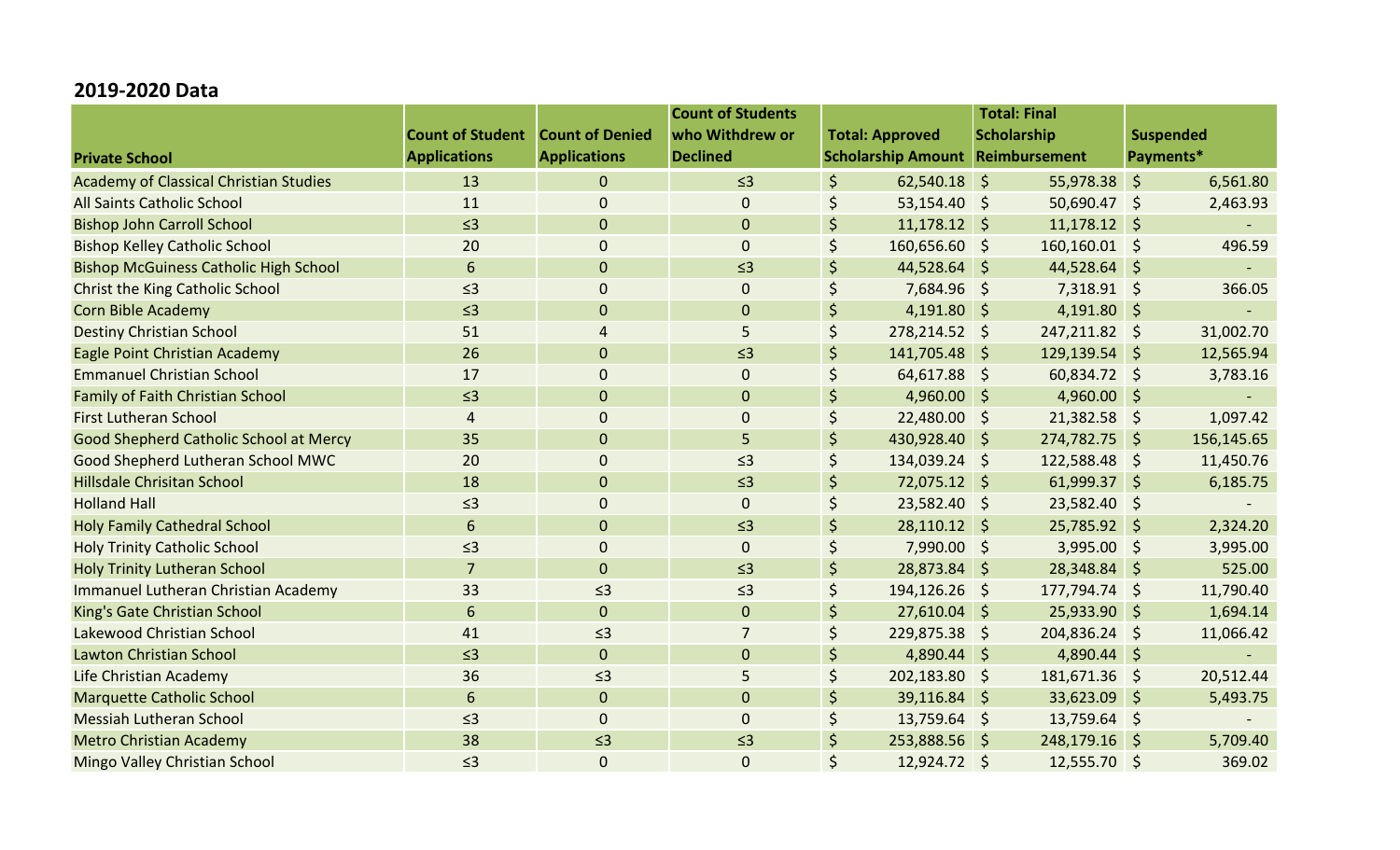| <b>Mission Academy High School</b>               | $\leq$ 3       | $\leq$ 3         | $\mathbf{0}$   | \$                 | $9,780.88$ \$   | $5,340.88$ \$   |      | 4,440.00  |
|--------------------------------------------------|----------------|------------------|----------------|--------------------|-----------------|-----------------|------|-----------|
| <b>Monte Cassino Catholic School</b>             | 5              | $\overline{0}$   | $\mathbf{0}$   | Ś                  | 38,270.92 \$    | 38,183.51 \$    |      | 87.41     |
| Mount St. Mary Catholic High School              | 21             | $\overline{0}$   | $\leq$ 3       | \$                 | 158,357.36 \$   | 143,837.62 \$   |      | 6,136.14  |
| Oak Hall Episcopal School                        | 17             | $\pmb{0}$        | $\leq$ 3       | \$                 | 127,932.52 \$   | 107,031.87 \$   |      | 9,100.65  |
| Oklahoma Bible Academy                           | 11             | $\leq$ 3         | $\leq$ 3       | \$                 | 43,311.64 \$    | 36,387.56 \$    |      | 6,924.08  |
| Oklahoma Christian Academy                       | 40             | $\leq$ 3         | $\leq$ 3       | \$                 | 245,190.38 \$   | 230,888.85 \$   |      | 14,301.53 |
| Oklahoma Christian School                        | 21             | $\leq$ 3         | $\leq$ 3       | \$                 | $89,615.16$ \$  | 80,977.38 \$    |      | 8,637.78  |
| Paths to Independence                            | 57             | $\mathbf 0$      | $\overline{7}$ | \$                 | 685,339.44 \$   | 647,094.08 \$   |      | 38,245.36 |
| <b>Rosary School</b>                             | $\overline{7}$ | $\mathbf 0$      | $\mathbf 0$    |                    | 33,482.56 \$    | 33,482.27 \$    |      | 0.29      |
| <b>Special Care</b>                              | 26             | 0                | $\mathbf 0$    | \$                 | 334,597.40 \$   | 334,597.40      | \$   |           |
| <b>St. Catherine School</b>                      | 10             | $\mathbf 0$      | $\mathbf{0}$   | $\zeta$            | $55,718.12$ \$  | $54,208.50$ \$  |      | 1,509.62  |
| St. Charles Borromeo Catholic School             | $\leq$ 3       | $\mathbf 0$      | $\leq$ 3       | \$                 | $3,493.16$ \$   | 792.09          | - \$ | 2,701.07  |
| St. Elizabeth Ann Seton                          | 13             | $\leq$ 3         | $\mathbf{0}$   | \$                 | 59,388.76 \$    | $57,935.38$ \$  |      | 1,453.38  |
| St. Eugene                                       | 10             | $\mathbf 0$      | $\mathbf 0$    | \$                 | 114,581.08 \$   | 103,451.37 \$   |      | 11,129.71 |
| St. James                                        | 26             | $\leq$ 3         | $\mathbf 0$    |                    | 99,020.36 \$    | $95,251.04$ \$  |      | 3,769.32  |
| St. John Catholic School (Bartlesville)          | 4              | $\leq$ 3         | $\mathbf{0}$   | Ś                  | 14,678.32 \$    | 14,678.32 \$    |      |           |
| St. John's Lutheran School                       | 15             | $\leq$ 3         | $\leq$ 3       | \$                 | 68,071.36 \$    | 59,889.88 \$    |      | 8,181.48  |
| St. Joseph Catholic School (Muskogee)            | 8              | $\pmb{0}$        | $\leq$ 3       | \$                 | $32,943.40$ \$  | 25,075.02 \$    |      | 7,868.38  |
| St. Mary Catholic School (Guthrie)               | 11             | $\overline{0}$   | $\leq$ 3       | \$                 | 59,041.70 \$    | $58,011.77$ \$  |      | 1,029.93  |
| St. Mary's Catholic School (Lawton)              | 14             | $\leq$ 3         | $\overline{4}$ | \$                 | $52,805.76$ \$  | 43,057.80 \$    |      | 9,747.96  |
| St. Paul's Lutheran School                       | $\leq$ 3       | $\boldsymbol{0}$ | $\leq$ 3       | \$                 | 8,390.60 \$     | $8,390.60$ \$   |      |           |
| St. Pius X School                                | 16             | $\pmb{0}$        | $\leq$ 3       | \$                 | 121,685.00 \$   | 119,948.97 \$   |      | 1,736.03  |
| <b>Stonebridge Academy</b>                       | 9              | $\leq$ 3         | $\leq$ 3       | \$                 | 38,981.96 \$    | $31,284.42$ \$  |      | 7,697.54  |
| Sts. Peter and Paul Catholic School (Kingfisher) | $\leq$ 3       | $\mathbf 0$      | $\leq$ 3       | \$                 | 12,094.44 \$    | $8,620.42$ \$   |      | 3,474.02  |
| Sts. Peter and Paul Catholic School (Tulsa)      | 9              | $\mathbf{0}$     | $\mathbf{0}$   | \$                 | 42,742.88 \$    | 42,742.80 \$    |      | 0.08      |
| Summit Christian Academy                         | 13             | $\mathbf 0$      | $\leq$ 3       | \$                 | $87,270.52$ \$  | 70,511.69 \$    |      | 16,758.83 |
| <b>Town and Country School</b>                   | 147            | $\leq$ 3         | 13             | $\zeta$            | 1,369,349.64 \$ | 1,334,969.12 \$ |      | 34,380.52 |
| <b>Trinity School</b>                            | 65             | 0                | 4              | \$                 | 574,957.88 \$   | 544,423.12 \$   |      | 30,534.76 |
| Undercroft Montessori School                     | $\leq$ 3       | $\overline{0}$   | $\mathbf 0$    | \$                 | $6,116.56$ \$   | $6,116.56$ \$   |      |           |
| <b>Victory Christian School</b>                  | 52             | $\leq$ 3         | $\leq$ 3       | \$                 | 304,158.28 \$   | 283,315.98      | -\$  | 20,842.30 |
| <b>Victory Life Academy</b>                      | $\leq$ 3       | $\mathbf{0}$     | $\mathbf{0}$   | $\zeta$            | $10,000.00$ \$  | $10,000.00$ \$  |      |           |
| Wesleyan Christian School                        | $\leq$ 3       | $\mathbf 0$      | $\leq$ 3       | $\mathsf{\dot{S}}$ | 8,383.64 \$     | $8,383.64$ \$   |      |           |